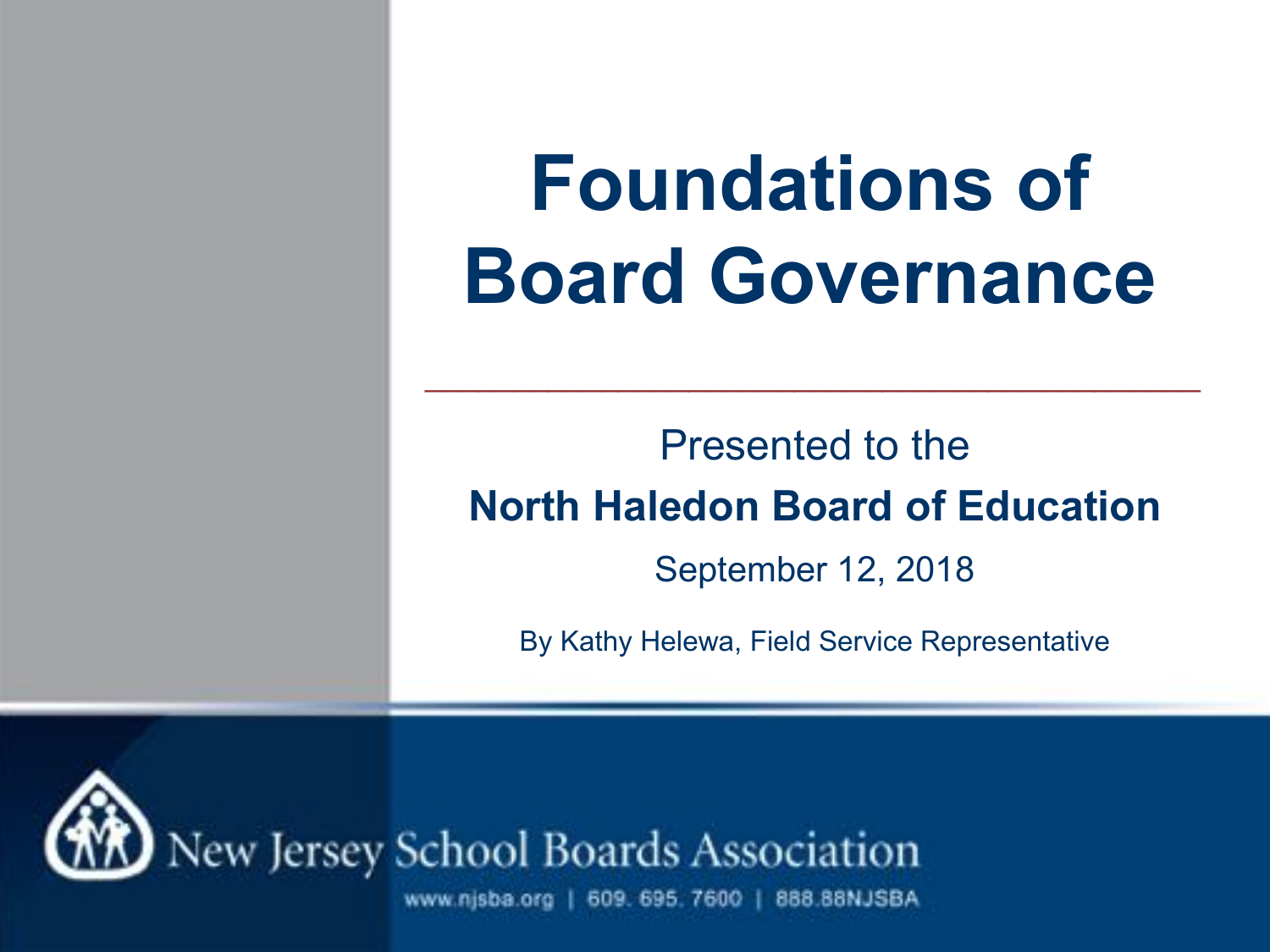### **Let There Be Light!**

Here is a good explanation of the differences in roles between the superintendent and the board:

**How many board members does it take to change a light bulb?**



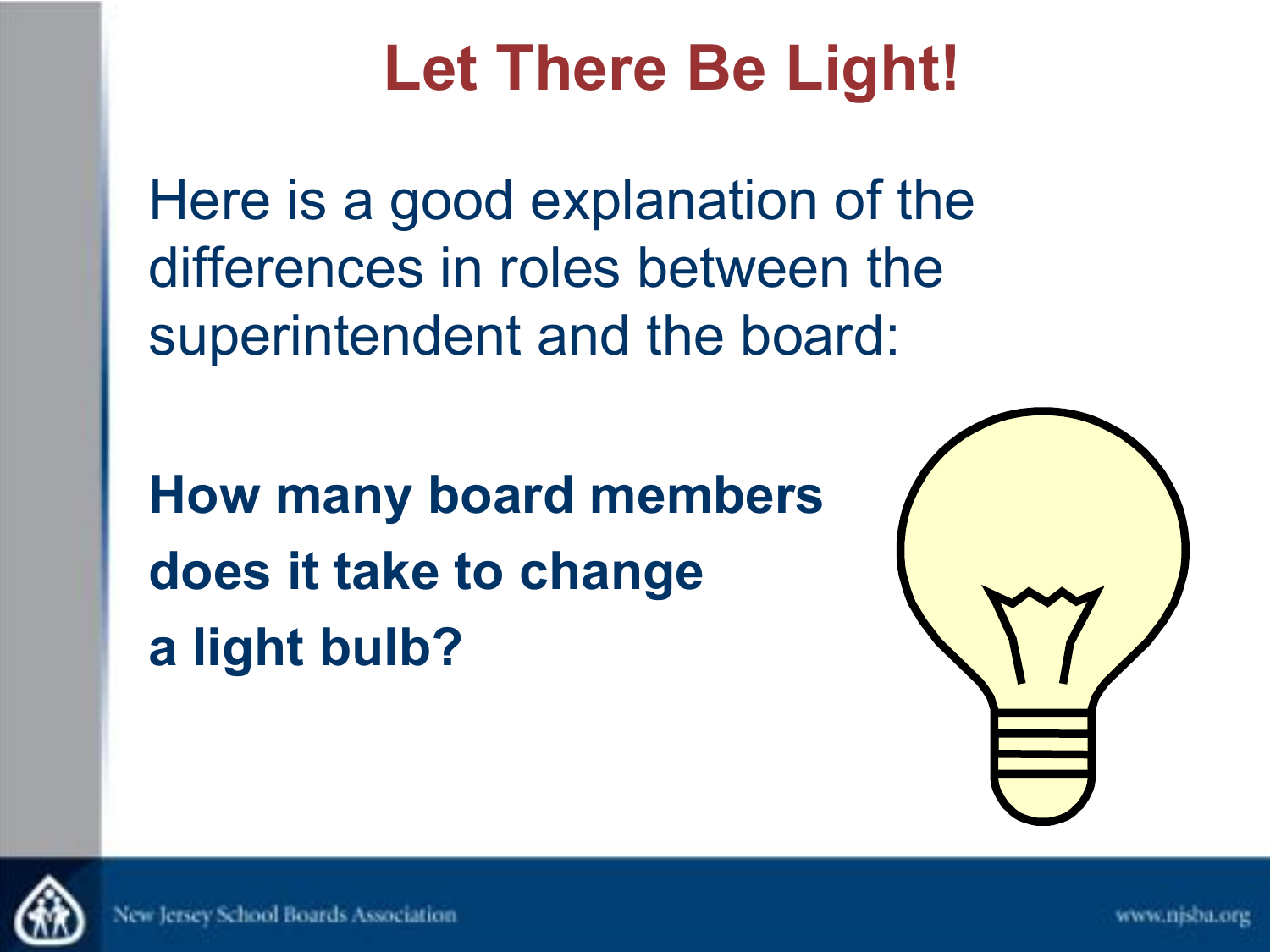#### **None!**

#### It's up to the Board to say **"let there be light."**

It's up to the Superintendent **to decide** if it will be incandescent, florescent, candle, solar or neon.

Then it's up to the Board to **approve the purchase** of the light bulbs and **evaluate the quality of lighting.**

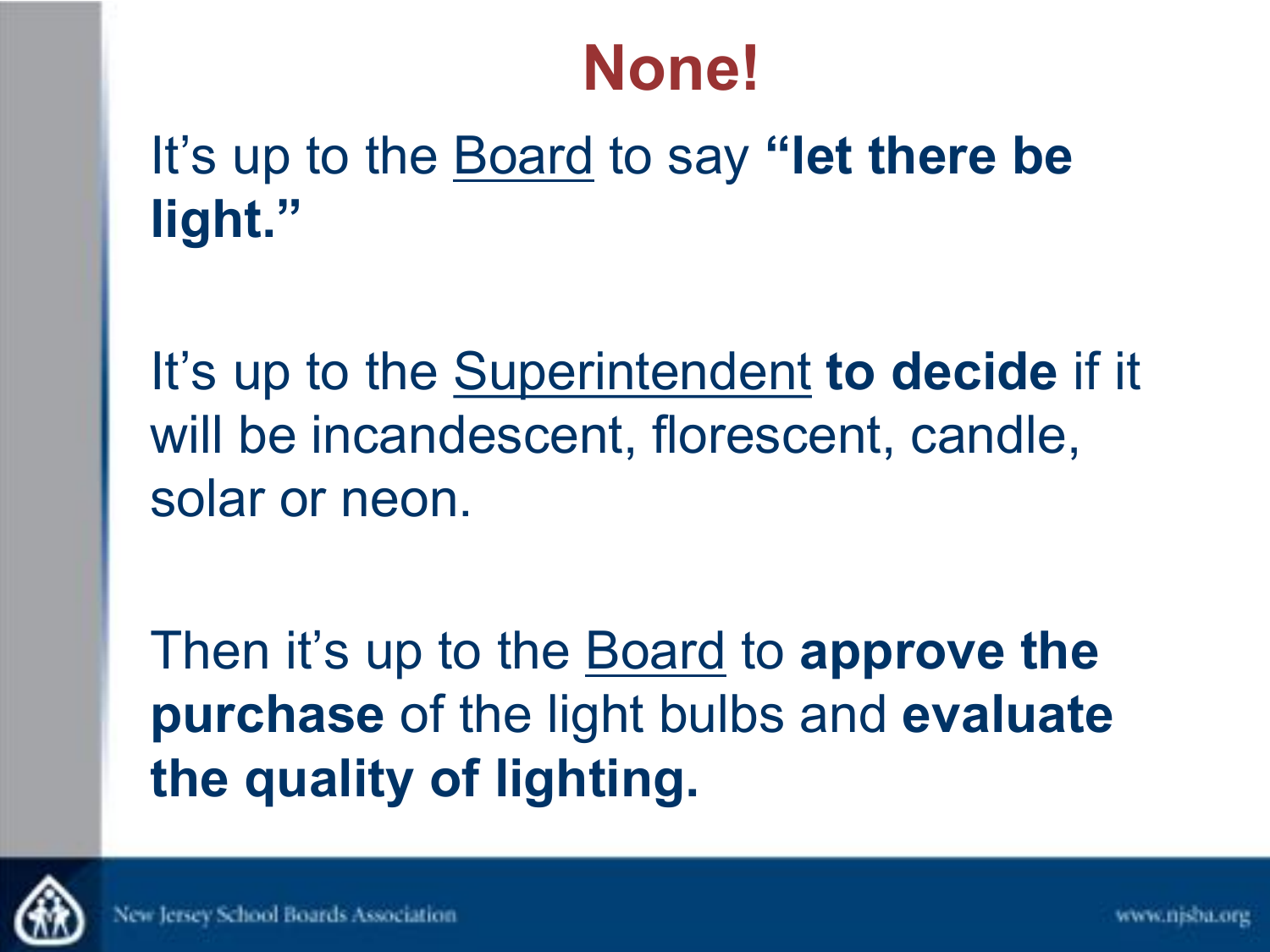#### **The Four Functions of a Board of Education**

- 1. To provide guidance through **policy development** in the areas of instruction, personnel, general administration, fiscal and business management, physical plant and community relations.
- 2. To provide for a **program of quality instruction** by adopting curriculum standards as academic goals for students, **assessing district and personnel needs** to ensure **student achievement** of the standards, supporting professional development training for staff and requiring reports on the results of student assessment. **(Planning)**

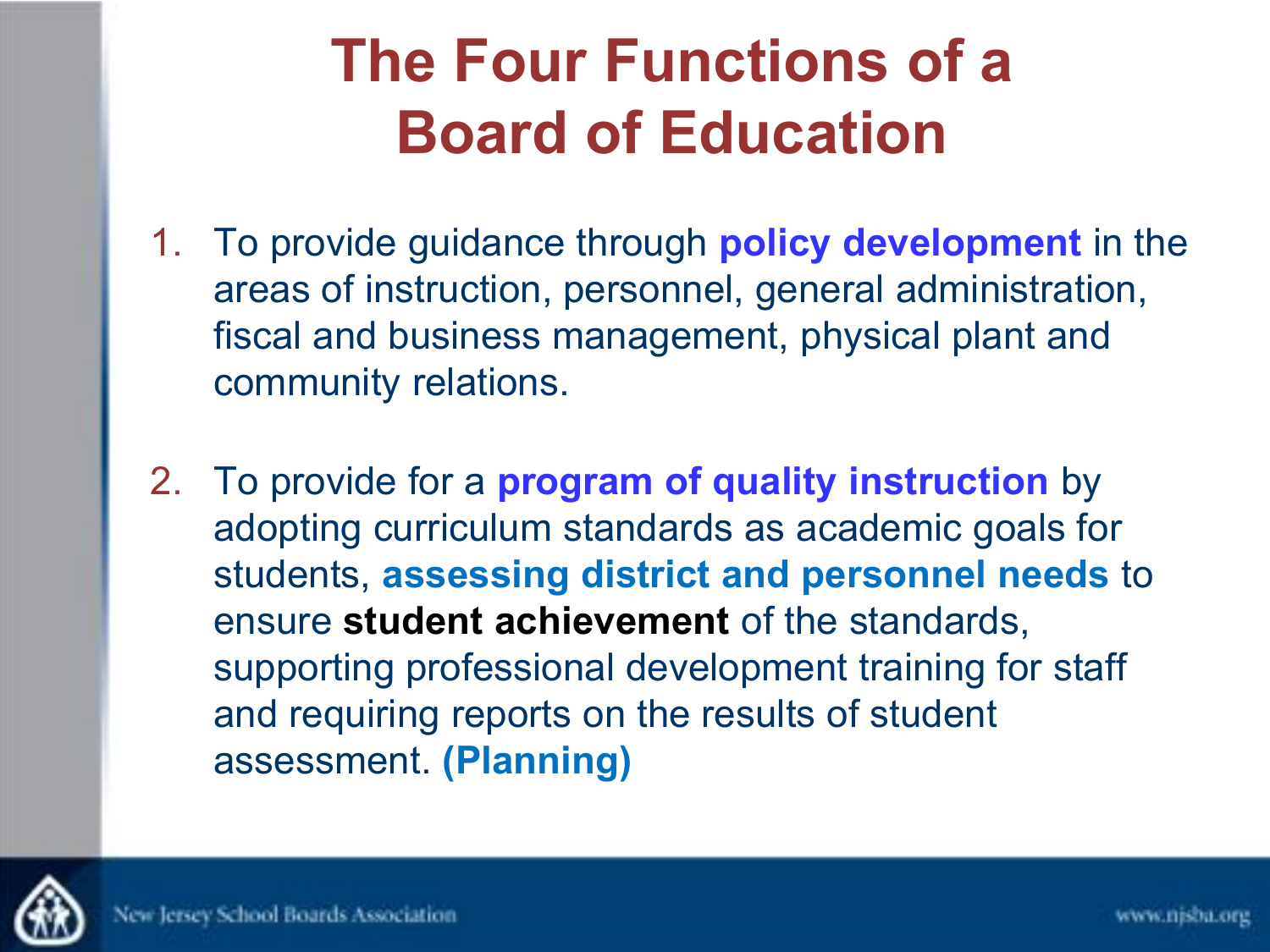## **The Four Functions (con't)**

- 3. To provide for the **effective management** of the district by **employing and evaluating** the Chief School Administrator, establishing policies for monitoring of district finance, curriculum, facilities (B&G), and personnel, and **requiring reports on the results** of policy implementation.
- 4. To provide for **two-way communication between community and Board** by informing the public about the schools, promoting parents' presence in schools and at school functions, evaluating the superintendent on how effectively parental input is solicited and considered, and working to secure public support for the schools and public understanding of district goals.

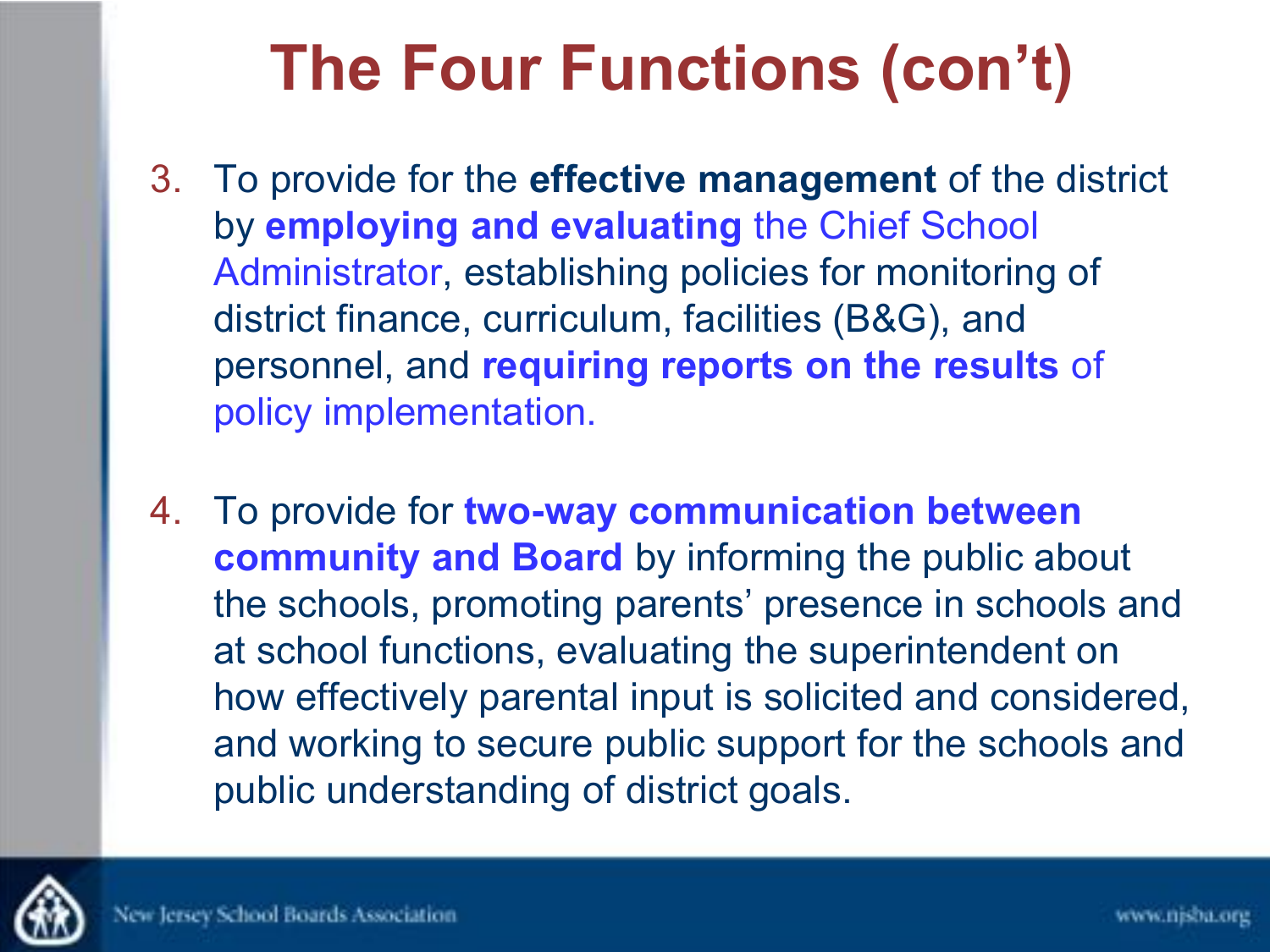Read each of these scenarios and decide whether or not the actions describe appropriate behavior for the Board of Education or for individual Board members. **Why or why not?** 

**1) The Ourtown Board of Education has successfully passed its elementary school building referendum and construction on the school has begun. Dan Rollins, a Board member who runs a large construction company, has begun visiting the construction site every day to speak with the Construction Manager and check on the progress of the project.**

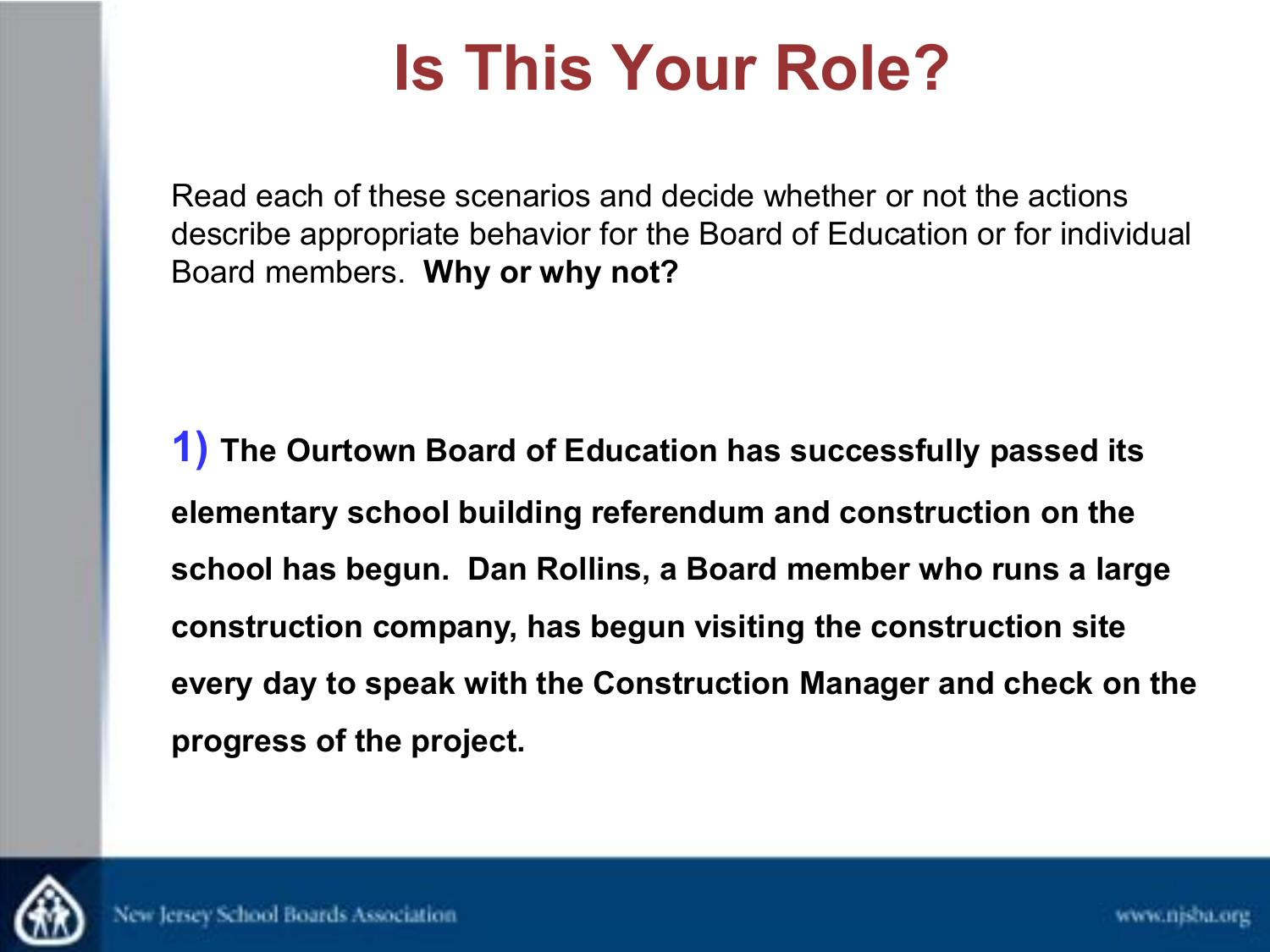**2) In executive session, the majority of the Ourtown Board of Education decides to support the Superintendent's recommendation to fire its extremely popular football coach because of his recent unprofessional and unsportsmanlike behavior, on the field and afterwards, following a disappointing loss to a big rival (which was covered by the media and is all over social media).** 

**Board member Ed Reed's sons were coached by the football coach. Ed believes in second chances. He disagrees with the Superintendent's recommendation, and argued strongly against it. Bitterly disappointed in the action of the Board. The next day, Ed calls his best friend, John (whose son is a current member of the football team), tells him about the Board**'**s decision, and encourages John to bring the football players & their parents to the next Board meeting to try to get the Board to change its decision.**

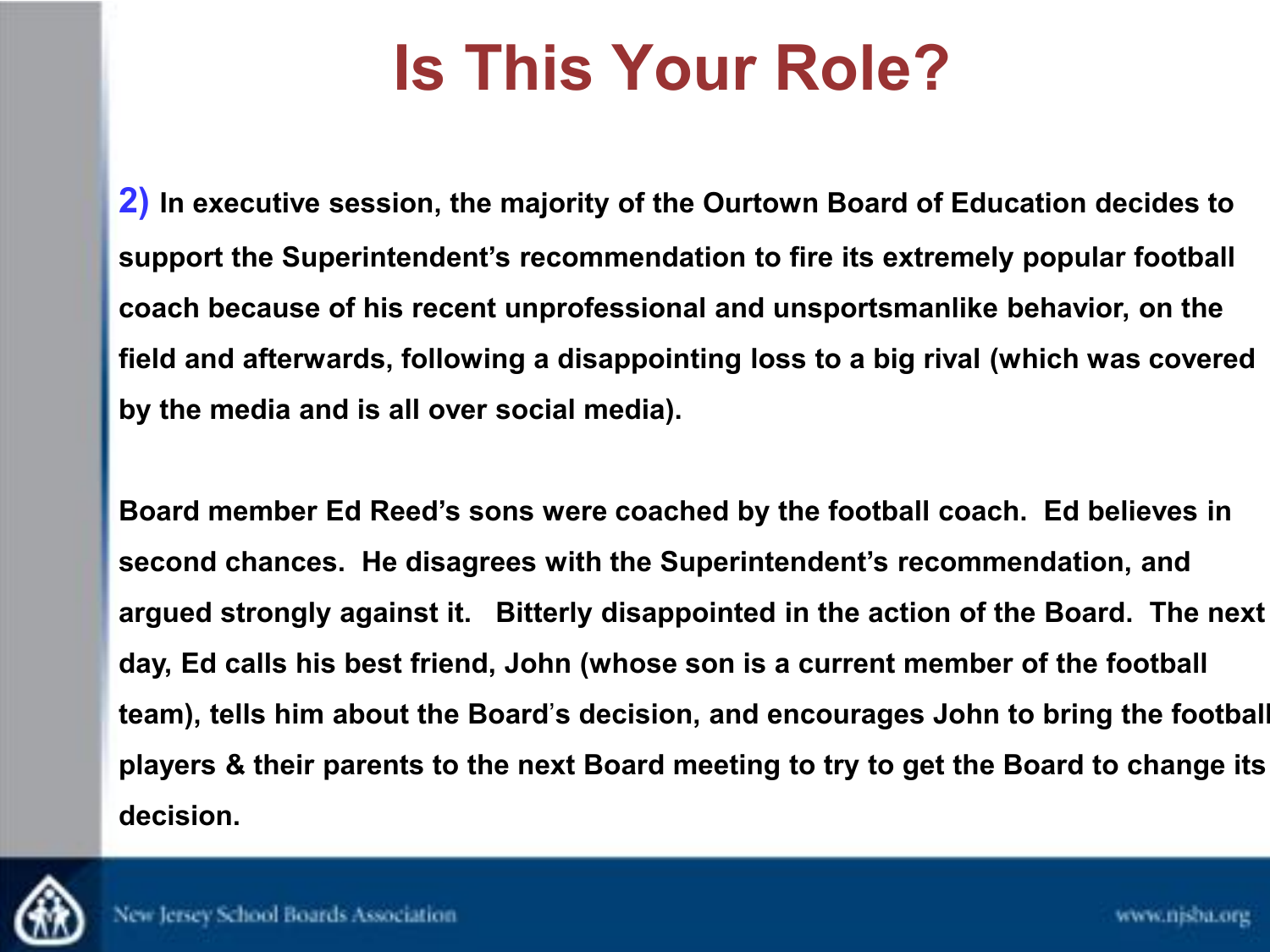**3) Claire Murray, a member of the Ourtown Board of Education, is in the produce section of the local supermarket. Two of her neighbors come up to her and tell her that their daughters have told them that their 3rd grade teacher, Mrs. Smith, spends part of every school day talking and texting on her cellphone while she is in her classroom with her students. These parents are highly upset!** 

**To calm them down, Claire promises to investigate the situation, and make sure that it doesn't continue. Claire assures them that the Superintendent would be distressed to learn about this and that a swift resolution is guaranteed.** 

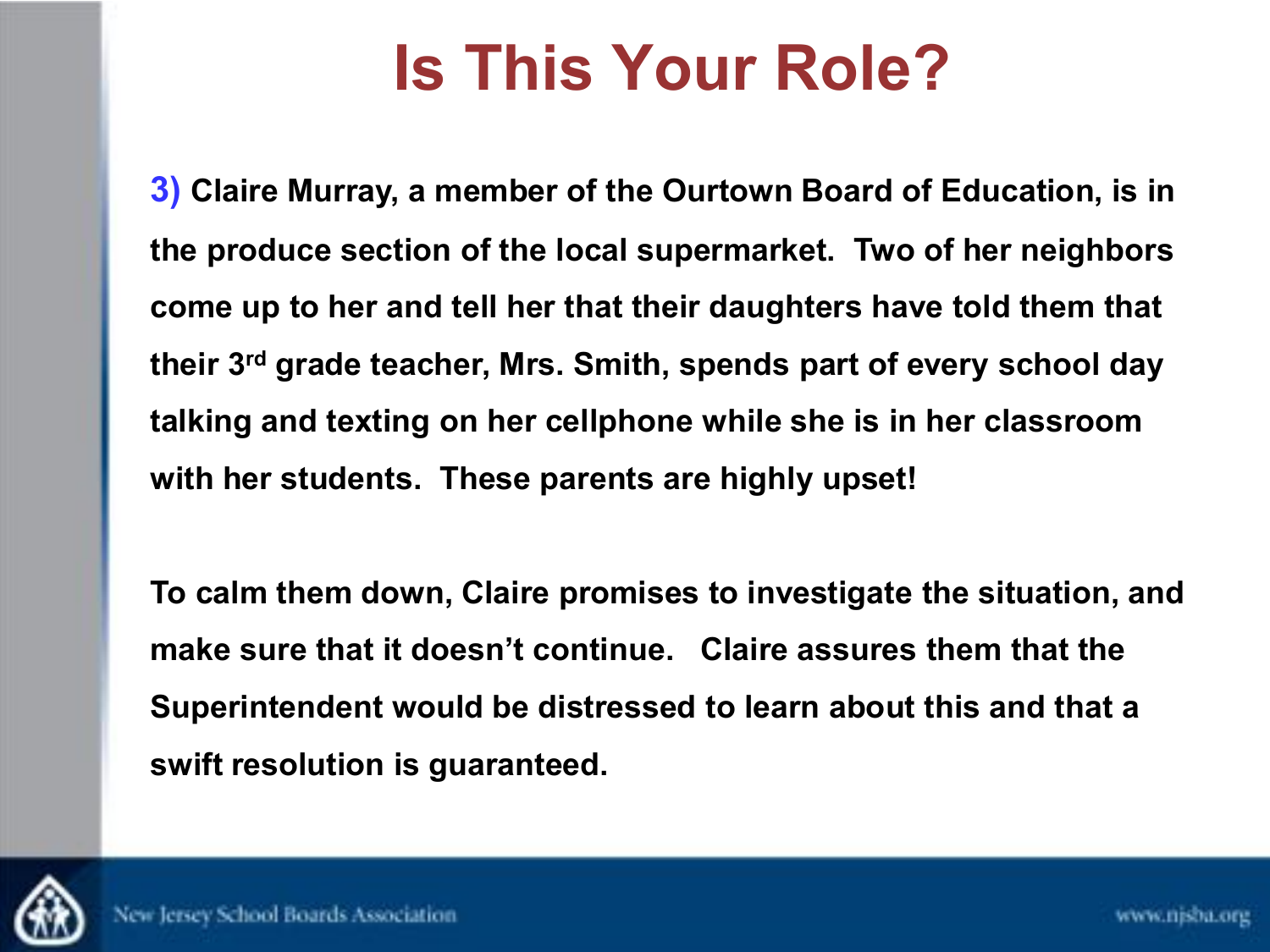**4) At the beginning of the annual budgeting process, the Ourtown Board of Education meets with the Superintendent and Business Administrator and sets parameters for the budget. Board members take out the District's five-year Strategic Plan, review with the Superintendent what objectives have not yet been completed, and ask how Administration is going to create a budget that moves the Strategic Plan along.** 

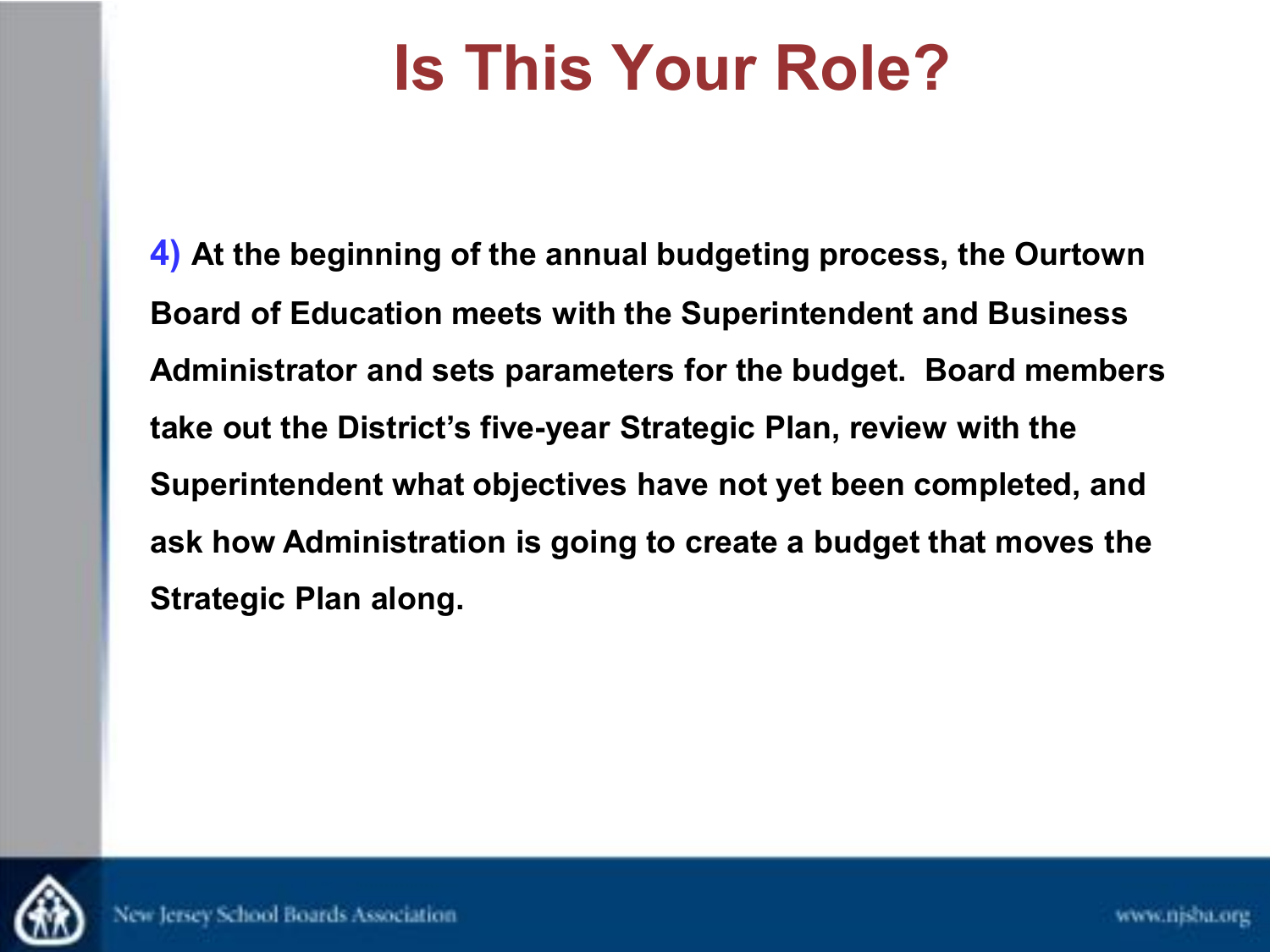**5) The Ourtown Board of Education holds its meetings on the first and third Tuesday of the month. Board members receive their Board packets on the Friday preceding the meetings.** 

**Bob Martin, a member of the Ourtown Board, in reading his packet over the weekend, believes that he has found an error in one of the proposals that the Board will vote on Tuesday evening. To make sure that everyone on the Board is involved and has the same information at the same time, he decides to wait until the meeting to point out the error and ask for clarification.**

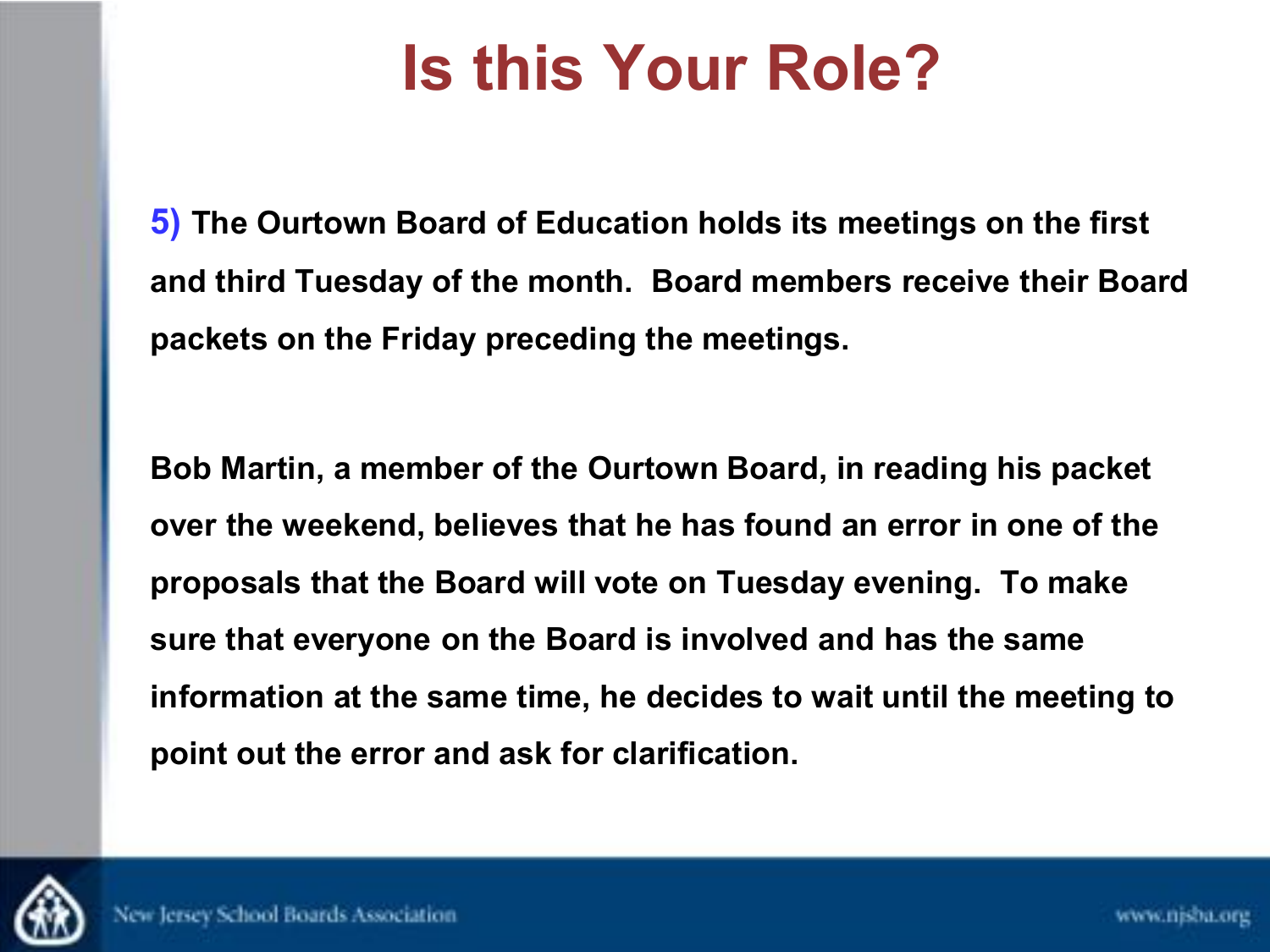**6) Lisa Watson, a Board member on the Ourtown Board of Education, has received multiple calls complaining about the behavior of a teacher at the middle school. Although she refers each of the callers up the chain of command, she also calls the Superintendent to alert him to the issue each time she gets a call.** 

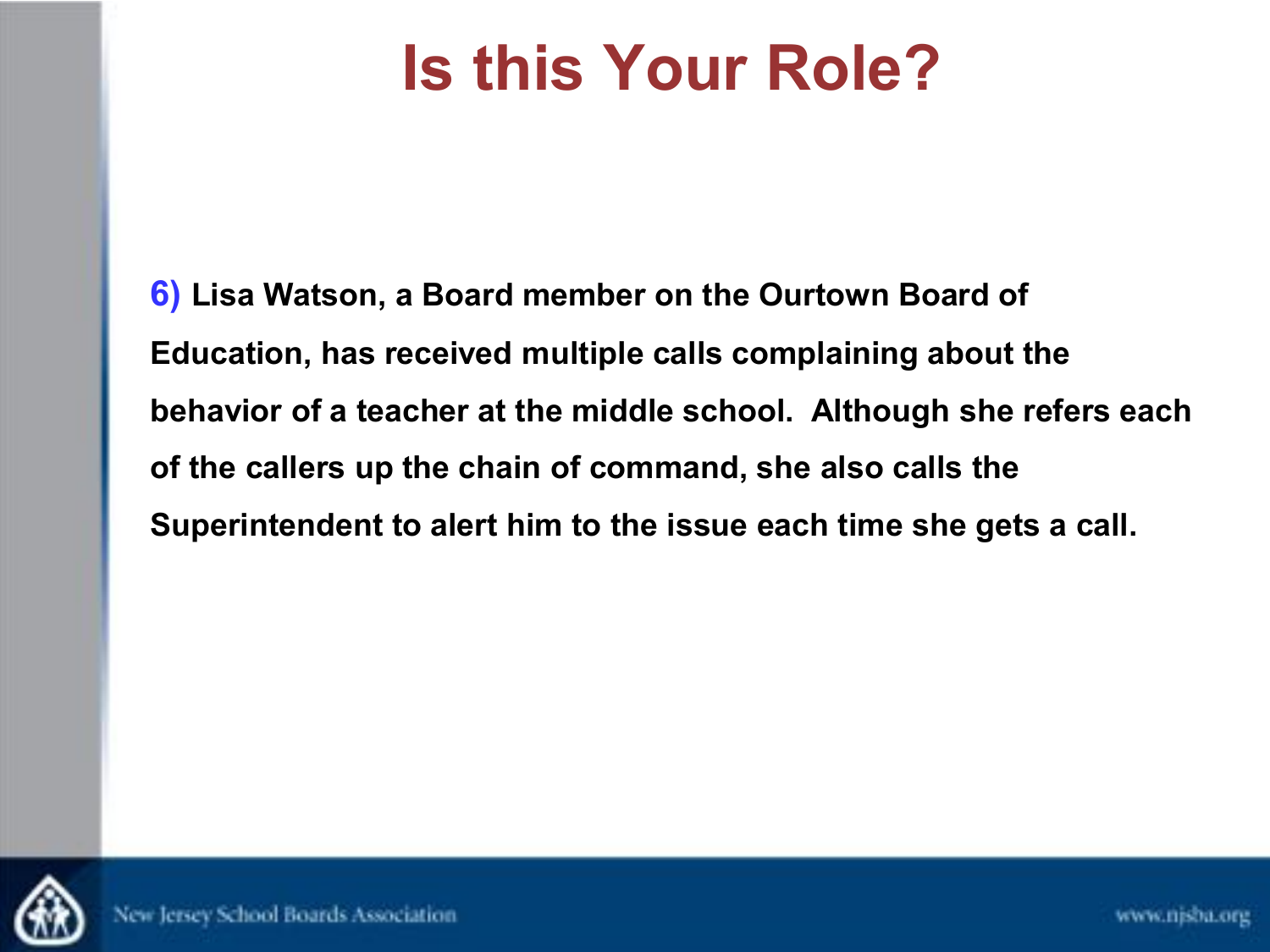**7. Elizabeth Gonzalez, an Ourtown BOE member, is very concerned about the district math scores. While at NJSBA Workshop in Atlantic City, she talked to many BOE members from other districts throughout the State. She learned about a math program that is being widely used in South Jersey. From what she's heard, this math program could really suit Ourtown's needs. She asks her Superintendent to research it, and to prepare a report comparing that program with the Ourtown's current math program & the math programs used in neighboring districts, to be presented to the Curriculum Committee.** 

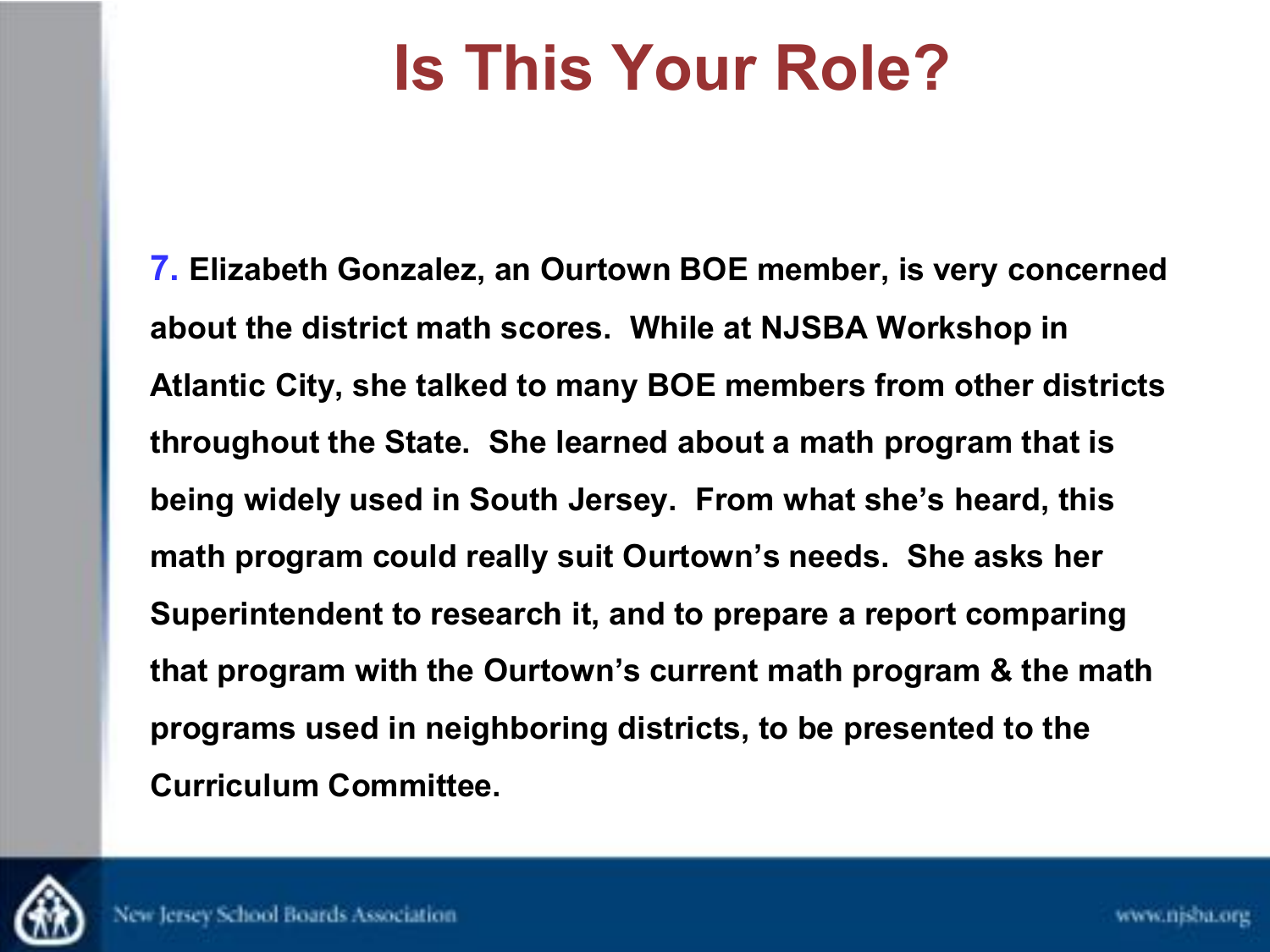**8) The Ourtown Elementary School needs a new Assistant Principal. Because the Superintendent is new, the Ourtown Board (nonconflicted only) decides to help by reading all of the applications and interviewing all of the candidates for the position. They plan to narrow the field down to two or three candidates. They will accept the Superintendent's recommendation on the best of those candidates, after he has had a chance to interview them as he likes.** 

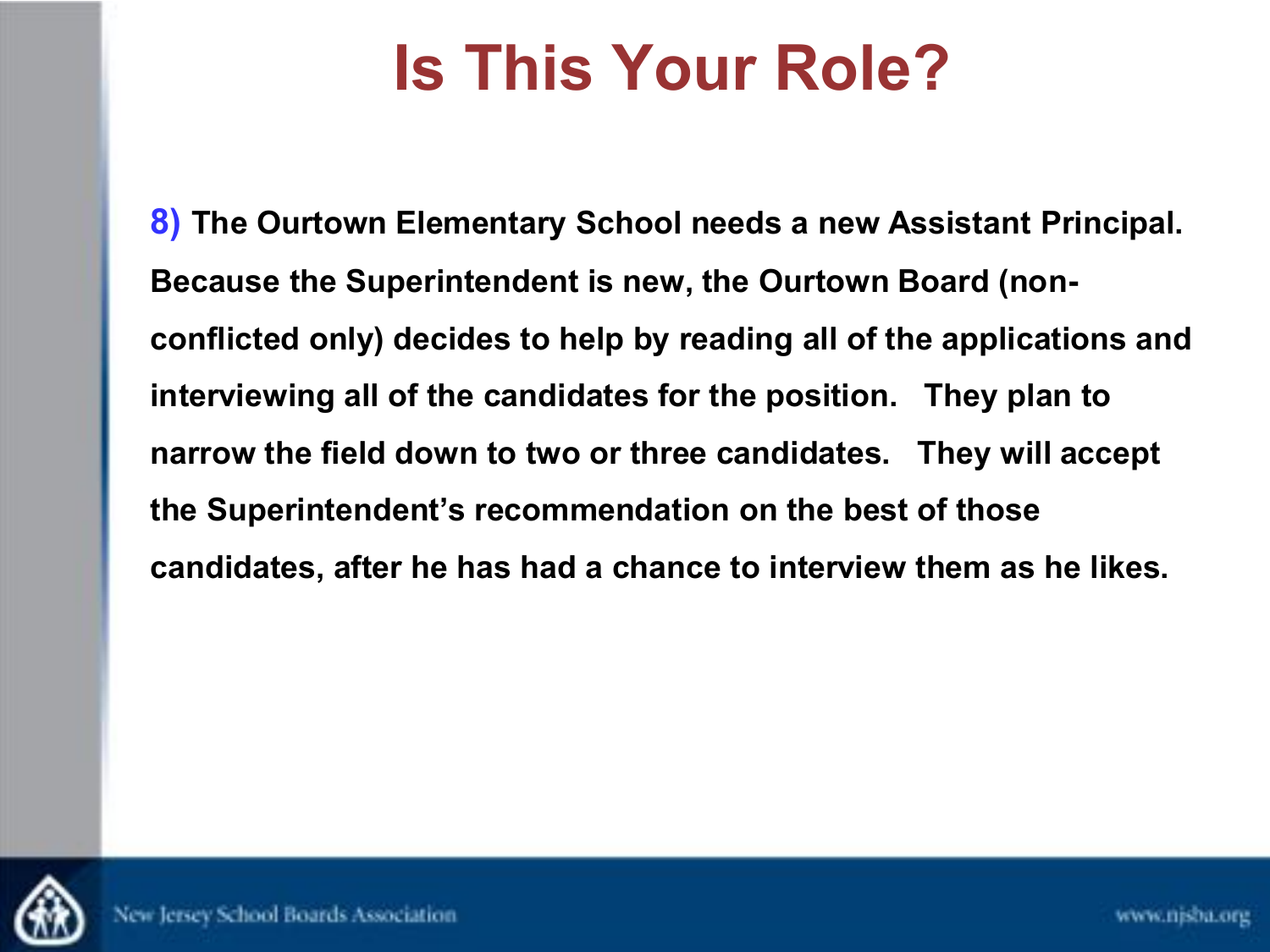**9) As a former teacher at Ourtown School, OBOE member, Kate Armstrong is often approached by teachers. Because she knows they are more comfortable with her than with the Superintendent, she encourages them to come to her with their problems and concerns. What she can't fix herself, she refers to Administration.**

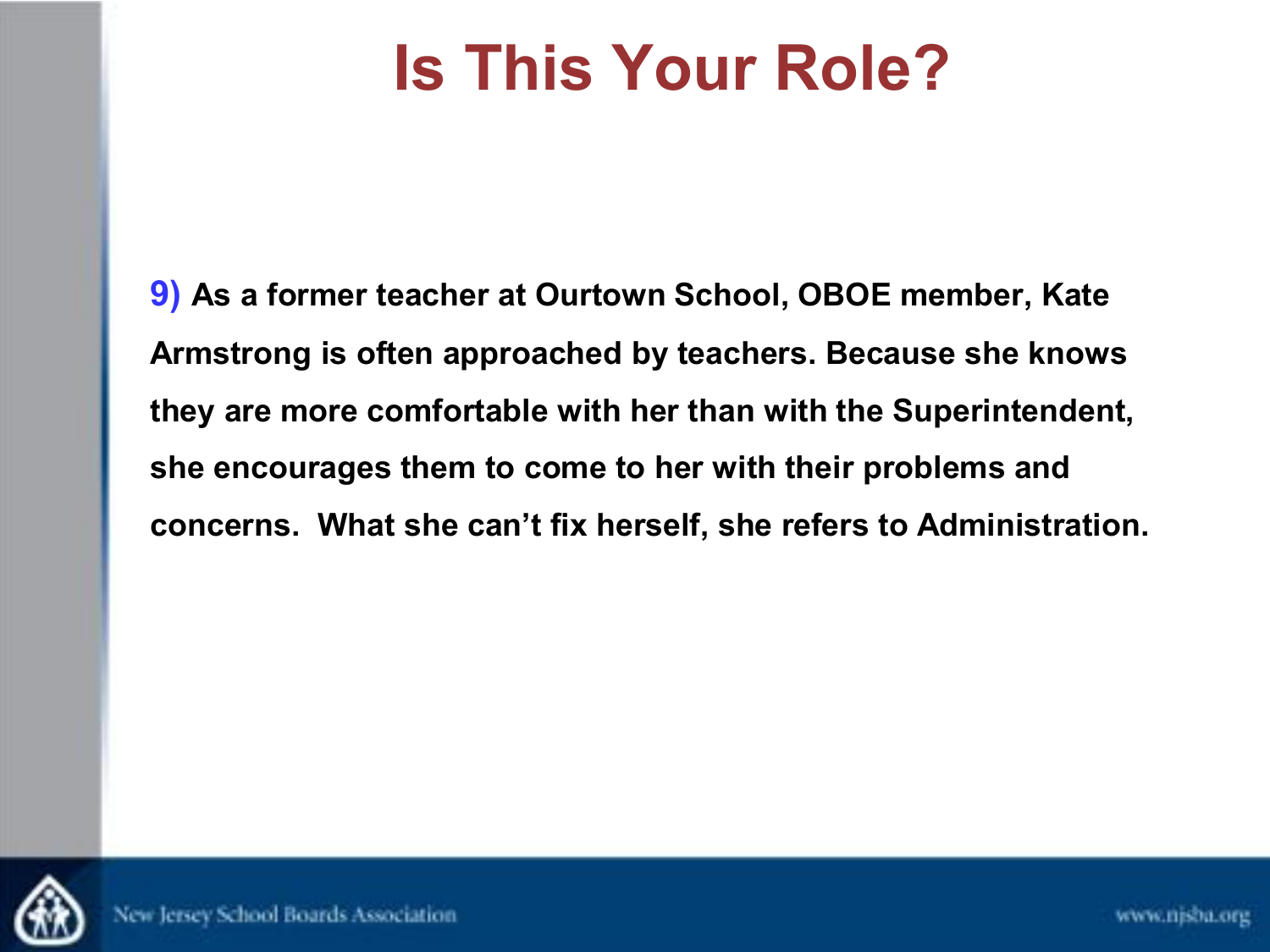**10. Jim Berenger, an Ourtown Board member, knows that NJ State law requires that all curriculum meets the standards set out in the NJ Student Learning Standards. In order to ensure that the Ourtown curriculum is meeting them, he decides to go to the elementary school and question teachers and administrators about the implementation of the curriculum and whether they believe that it meets the NJSLS.** 

**He calls the school on Monday, explains his thoughts to the principal, and asks her which day would be the best for him to spend some time with staff during lunch hour.**

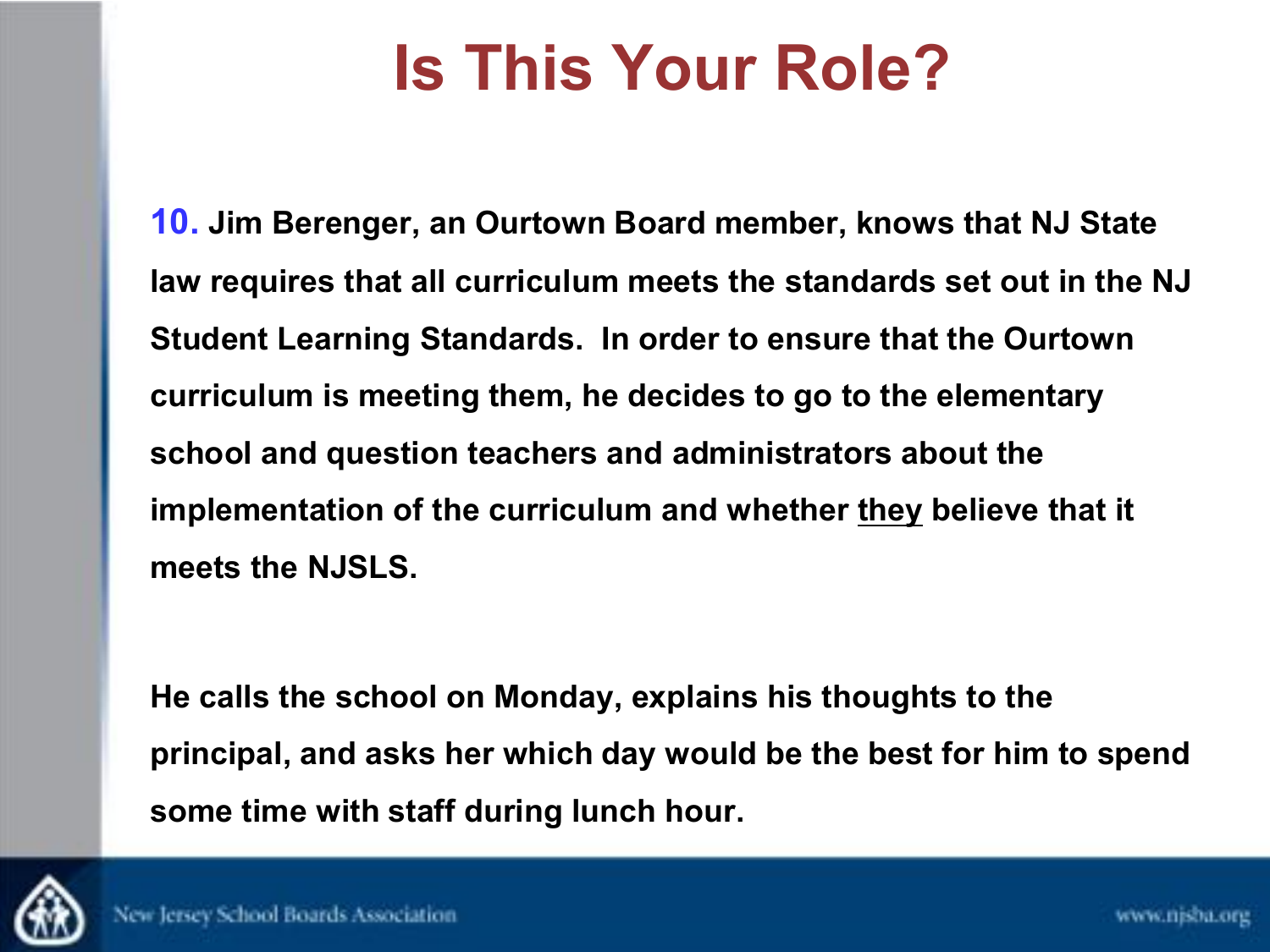#### **Personnel**

Question: As a Board member, do you know what you should know about your role in personnel?

#### Let's take a quiz!



New Jersey School Boards Association

www.nisba.org